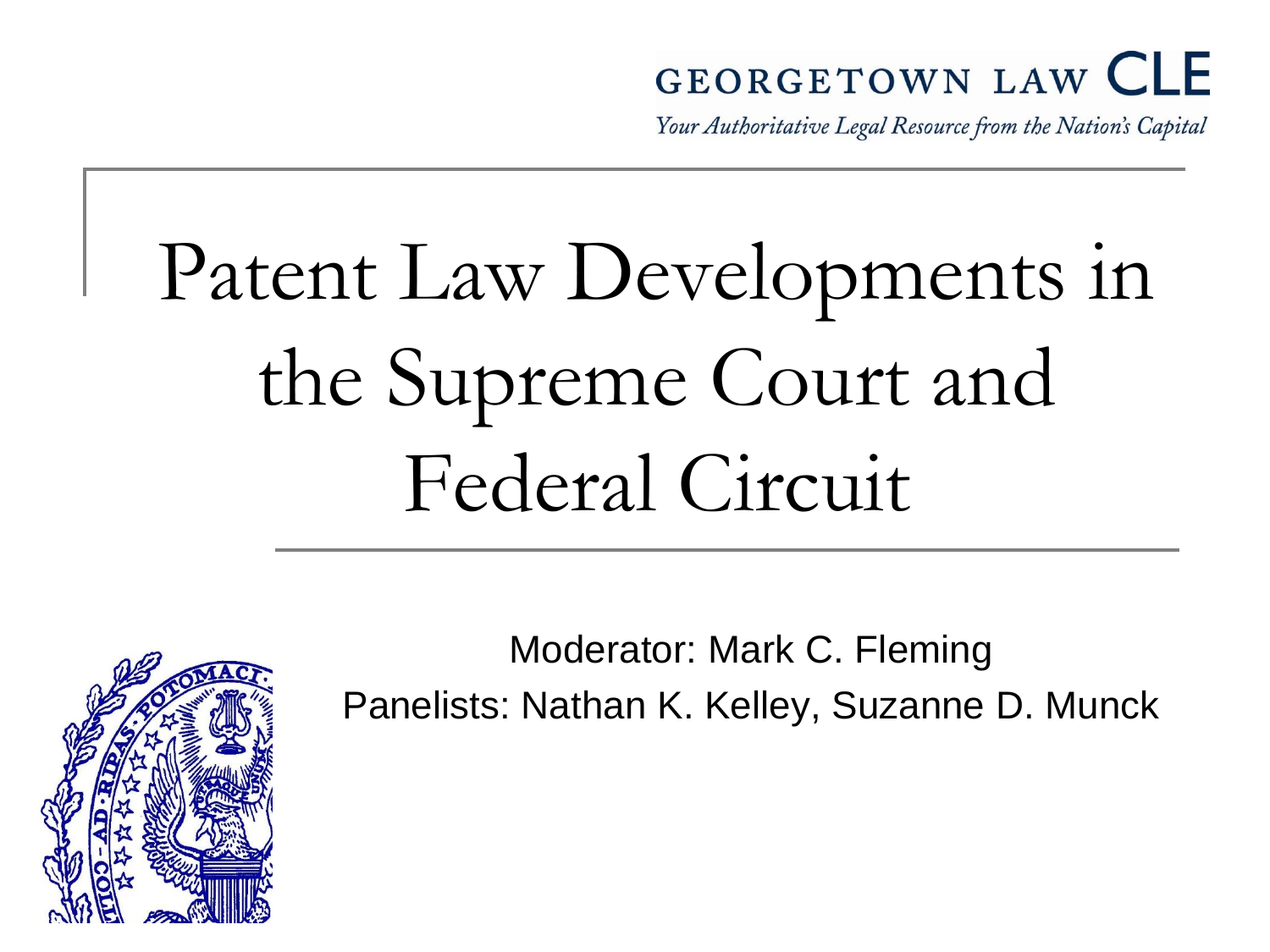## Agenda

- Patent Eligibility: The *Alice* Effect
- Attorney's Fees: The *Octane/Highmark* Fallout
- Indefiniteness: The *Nautilus* Voyage
- Patent Damages: Reasonable royalties after *VirnetX* and *D-Link*
- Injunctive Relief: *eBay, Apple/Samsung*, and the ITC
- *Inter Partes* Reviews: The Gathering Appellate Storm
- The Next Wave: *Teva, Commil, Kimble, Google*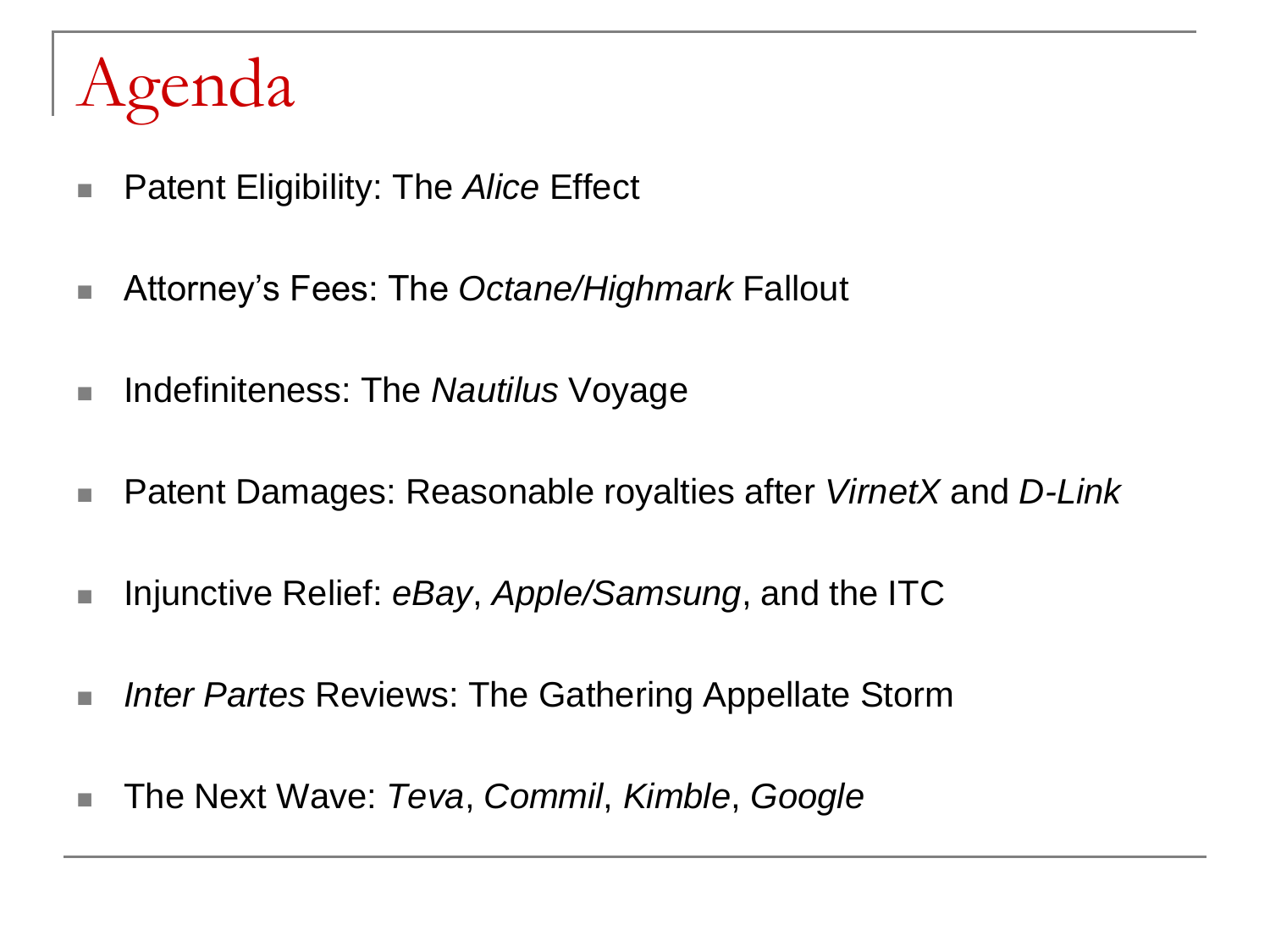#### The *Alice* Decision

- Drawing on its test from *Mayo*, the Court applied to a two-part test to Alice's computer implemented method of mitigating settlement risk:
	- 1) does the claim recite a patent-ineligible exception (law of nature/abstract idea/natural phenomena)?
	- □ 2) if so, does the claim contain "something more" than merely the routine or conventional application of the ineligible exception?
- USPTO followed with updated Subject Matter Eligibility Guidance
	- incorporates principles from all recent cases (*Alice*, *Myriad, Mayo*)—no longer subject-matter specific guidance.
	- **n** includes examples from both sides of the line, taken from actual cases where possible.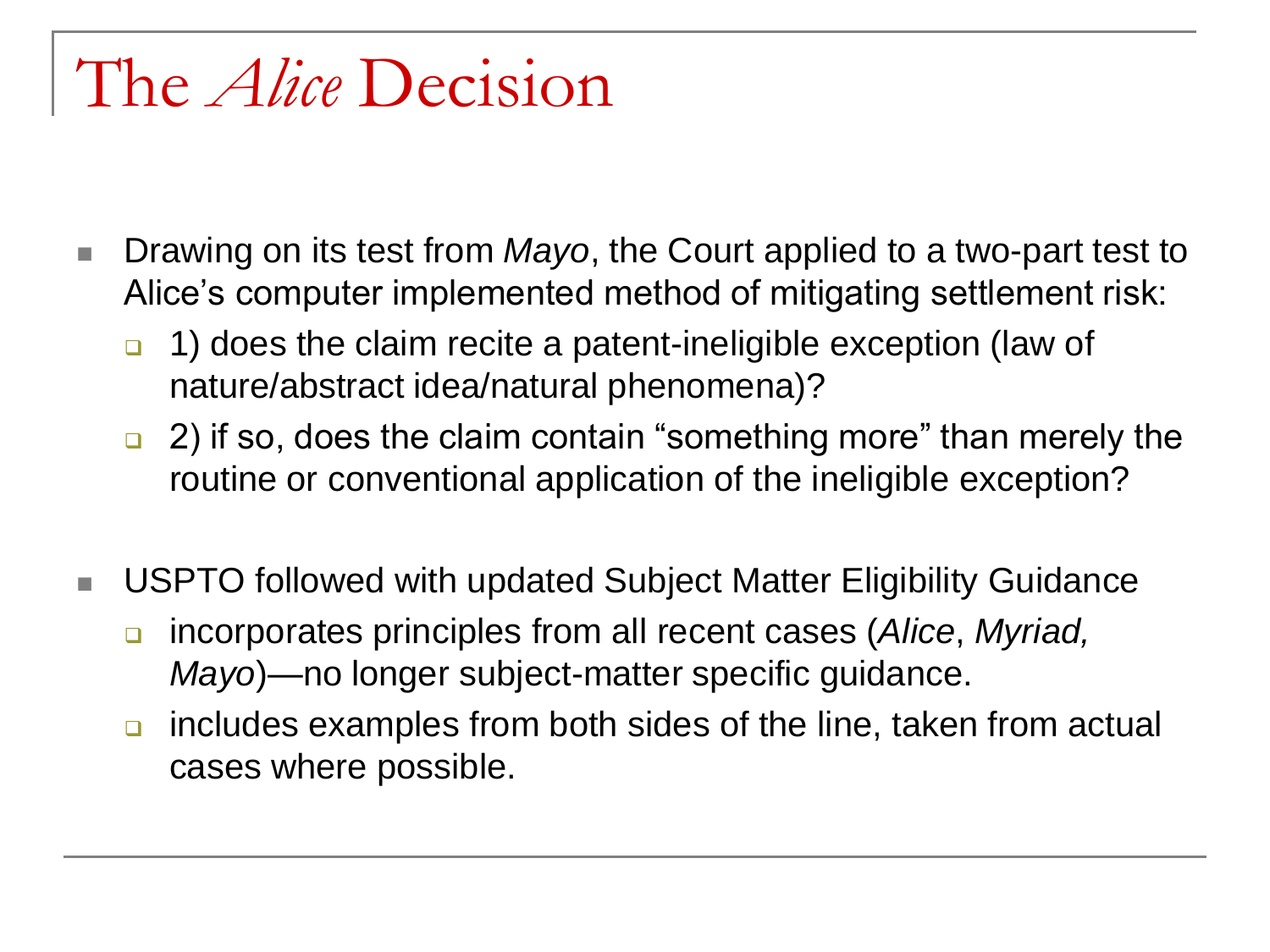## Cases applying *Alice*

- The two most instructive cases so far post-*Alice* give a view of both sides of the line:
	- *Ultramercial v. Hulu*, 772 F.3d 709 (Fed. Cir. 2014)
		- claims to showing an advertisement before delivering webbased content held ineligible because they simply required the routine implementation of an abstract idea.
	- *DDR Holdings v. Hotels.com*, 773 F.3d 1245 (Fed. Cir. 2014)
		- claims to e-commerce website emulation held eligible because "the claimed solution is necessarily rooted in computer technology in order to overcome a problem specifically arising in the realm of computer networks."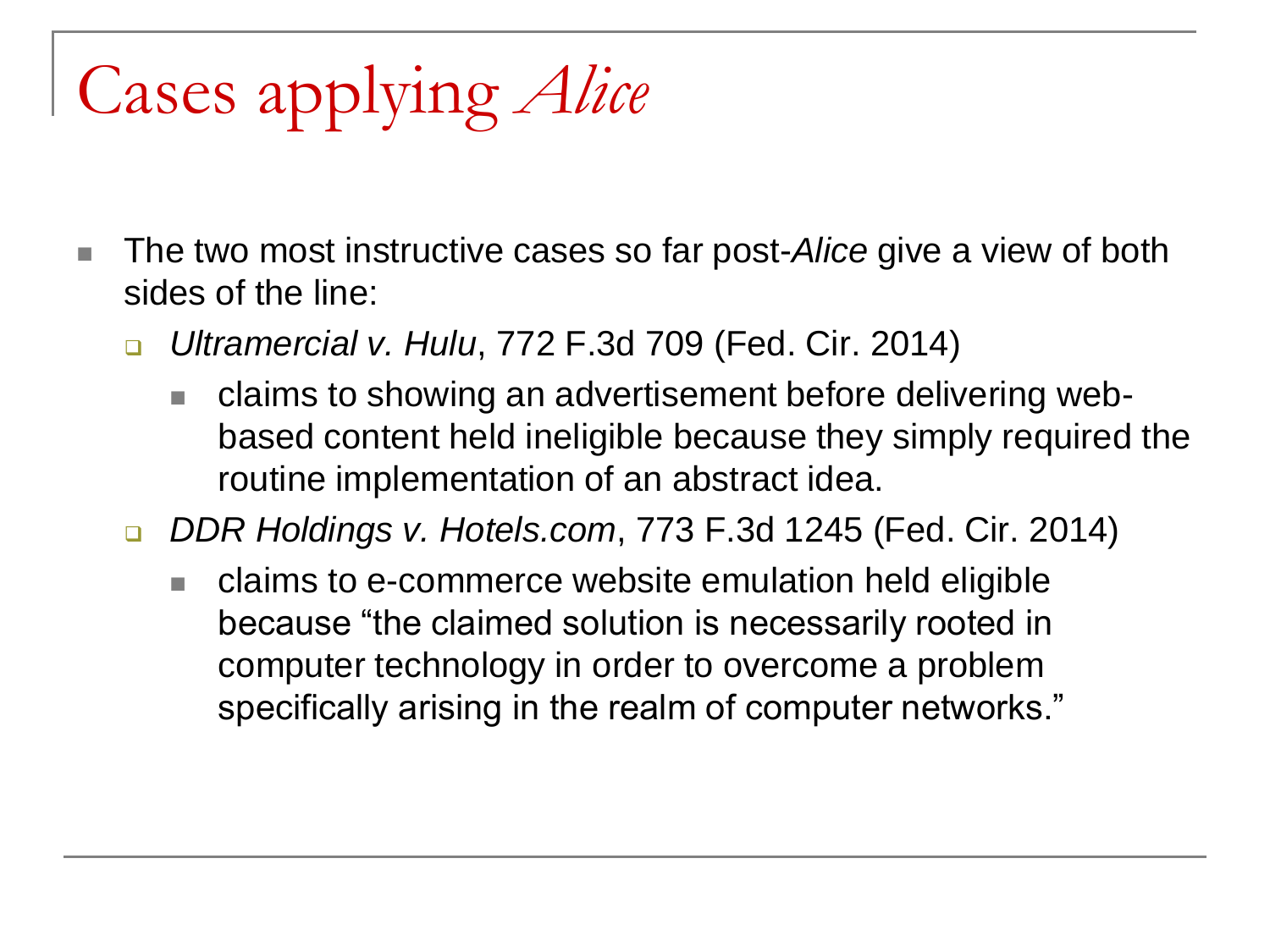## Results of *Octane/Highmark*

- In *Octane*, the Supreme Court expanded the situations in which a district court could award attorney's fees under 35 U.S.C. § 285
	- **T** "An 'exceptional' case is simply one that stands out from others with respect to the substantive strength of a party's litigating position (considering both the governing law and the facts of the case) or the unreasonable manner in which the case was litigated. District courts may determine whether a case is ''exceptional'' in the case-by-case exercise of their discretion, considering the totality of the circumstances."
	- *Highmark* made it more difficult for the Federal Circuit to reverse
- □ Fee requests increased noticeably in 2014 (114, compared to 60-80 annually in prior years, per Docket Navigator)
- **Percentage of requests granted, however, remained about the** same (22% in 2014)
- Patentees still have greater success getting fees since *Octane*  (17/26 granted; defendants only 23/75)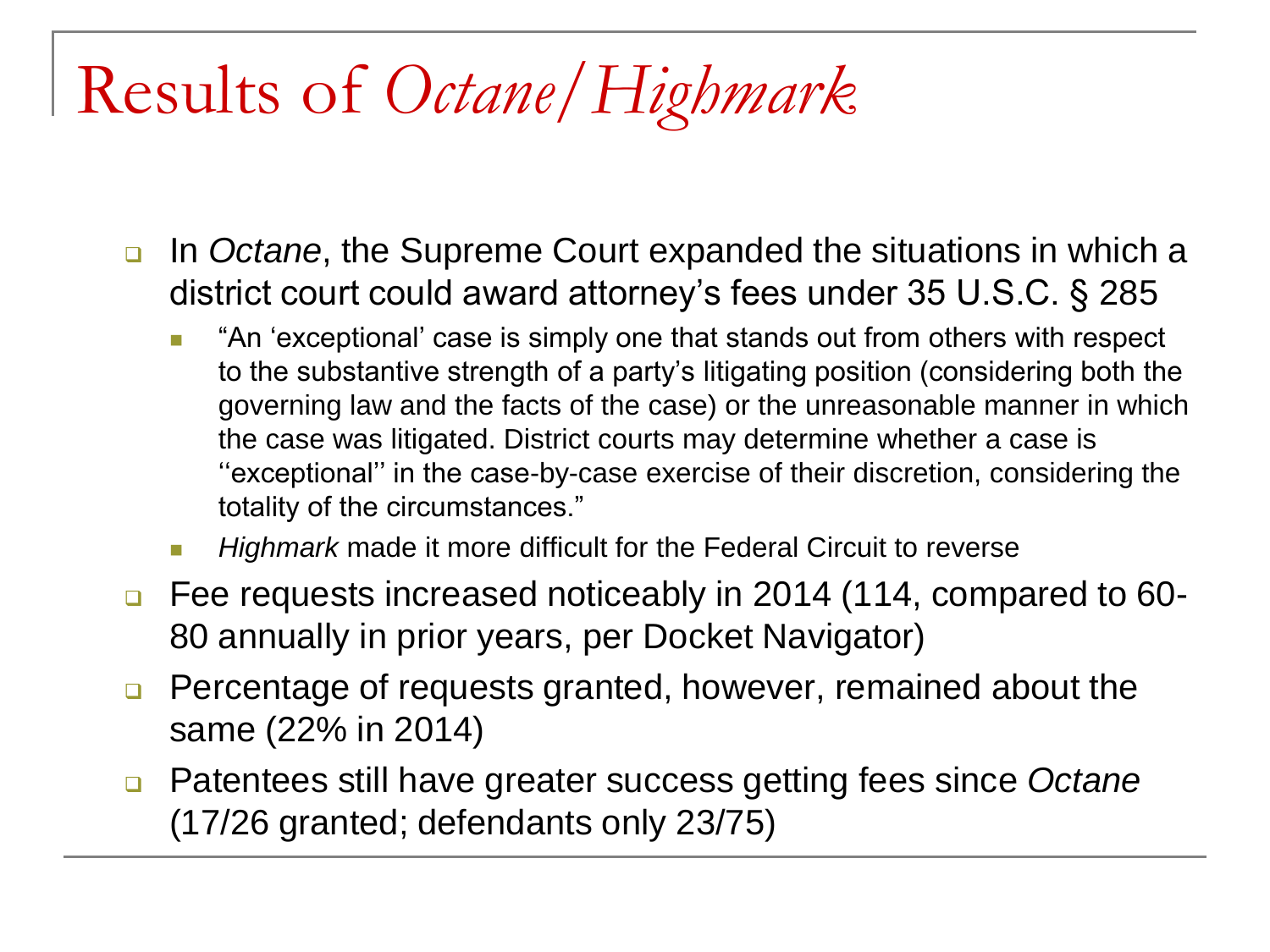#### Indefiniteness Post-*Nautilus*

- Supreme Court Rejected the "insolubly ambiguous" standard used by the Federal Circuit when applying 35 U.S.C. § 112(b) (requiring that claims "particularly point[] out and distinctly claim[]" the invention).
- $\blacksquare$  "[A] patent is invalid for indefiniteness if its claims, read in light of the patent's specification . . . and the prosecution history, fail to inform, with **reasonable certainty**, those skilled in the art about the scope of the invention."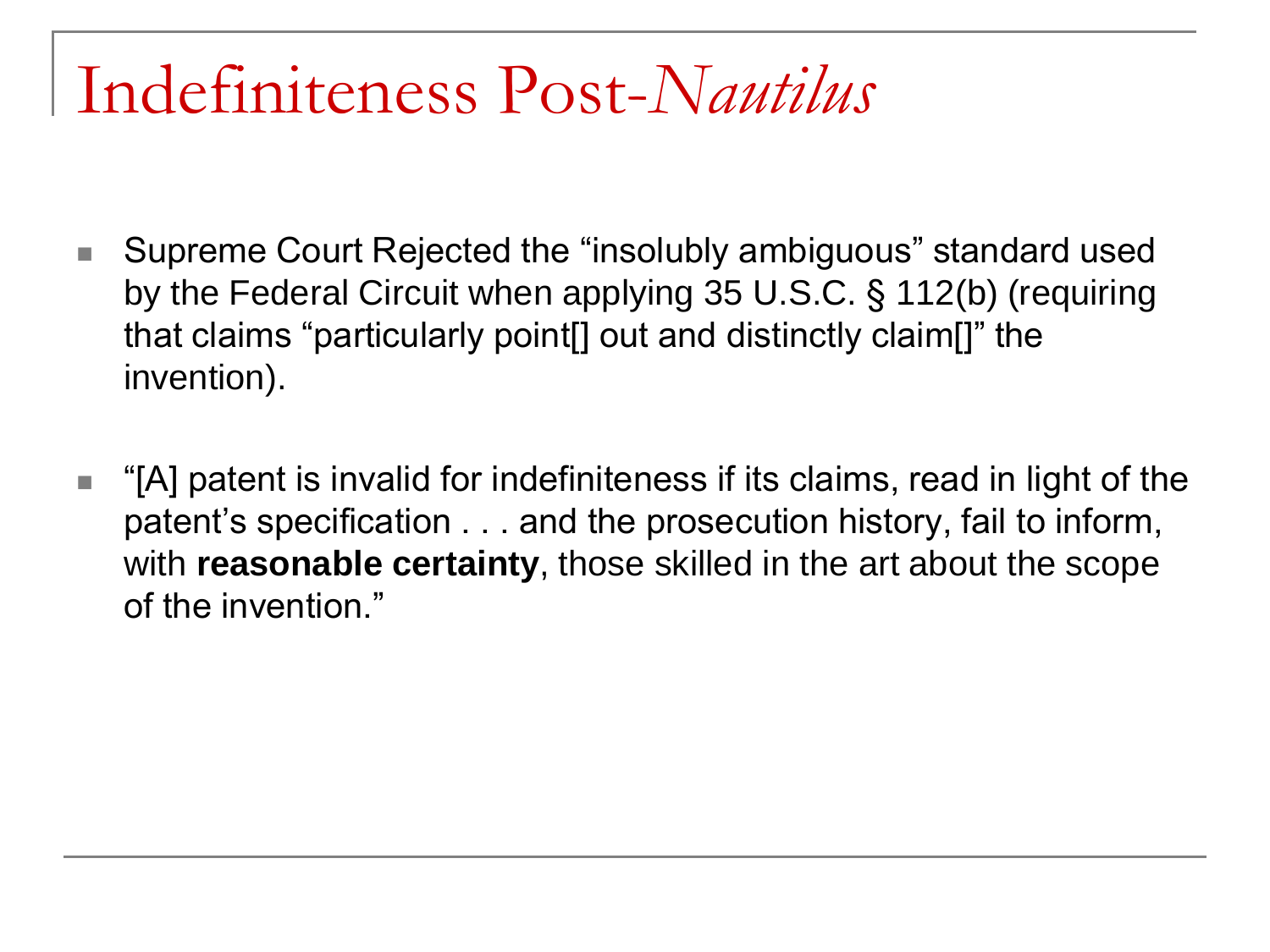## Cases applying *Nautilus*

- *Warsaw Orthopedic, Inc. v. NuVasive, Inc.*, Appeal Nos. 2013- 1576, -77 (Fed. Cir. Mar. 2, 2015) (non-numerical dimensions of human vertebrae not indefinite)
- *DDR Holdings, LLC v. Hotels.com, L.P.*, 773 F.3d 1245 (Fed. Cir. Dec. 5, 2014) ("look and feel" not indefinite)
- *Interval Licensing LLC v. AOL, Inc.*, 766 F.3d 1364 (Sept. 10, 2014) ("unobtrusive manner" indefinite)
- *Eidos Display, LLC v. AU Optronics Corp.,* Appeal No. 2014-1254 (Fed. Cir. March 10, 2015) ("a contact hole for source wiring and gate wiring connection terminals" not indefinite)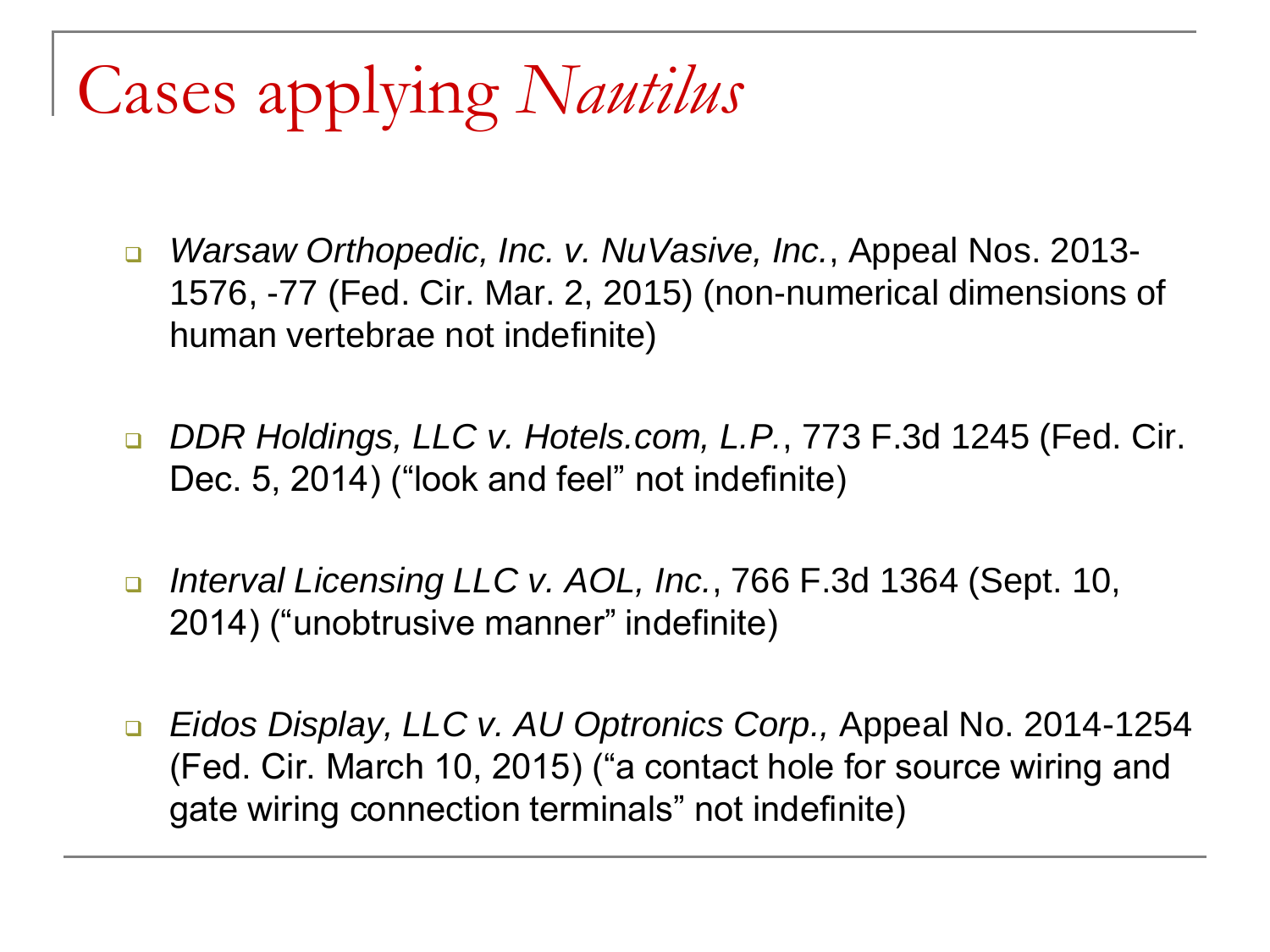### Indefiniteness at the USPTO

- **Both the USPTO and the courts apply the same statute but the** USPTO uses a lower threshold of ambiguity
- $\Box$  "[A] claim is indefinite when the boundaries of the protected subject matter are not clearly delineated and the scope is unclear." MPEP § 2173.02
- *In re Packard*, 751 F.3d 1307 (Fed. Cir. 2014)
	- **Approved the Board's application of MPEP § 2173**
	- **An essential purpose of examination is to fashion particular and distinct claims**
	- **Detable 10 The USPTO makes a well-founded** *prima facie* **case of lack of clarity, the** burden shifts to the applicant to rebut the *prima facie* case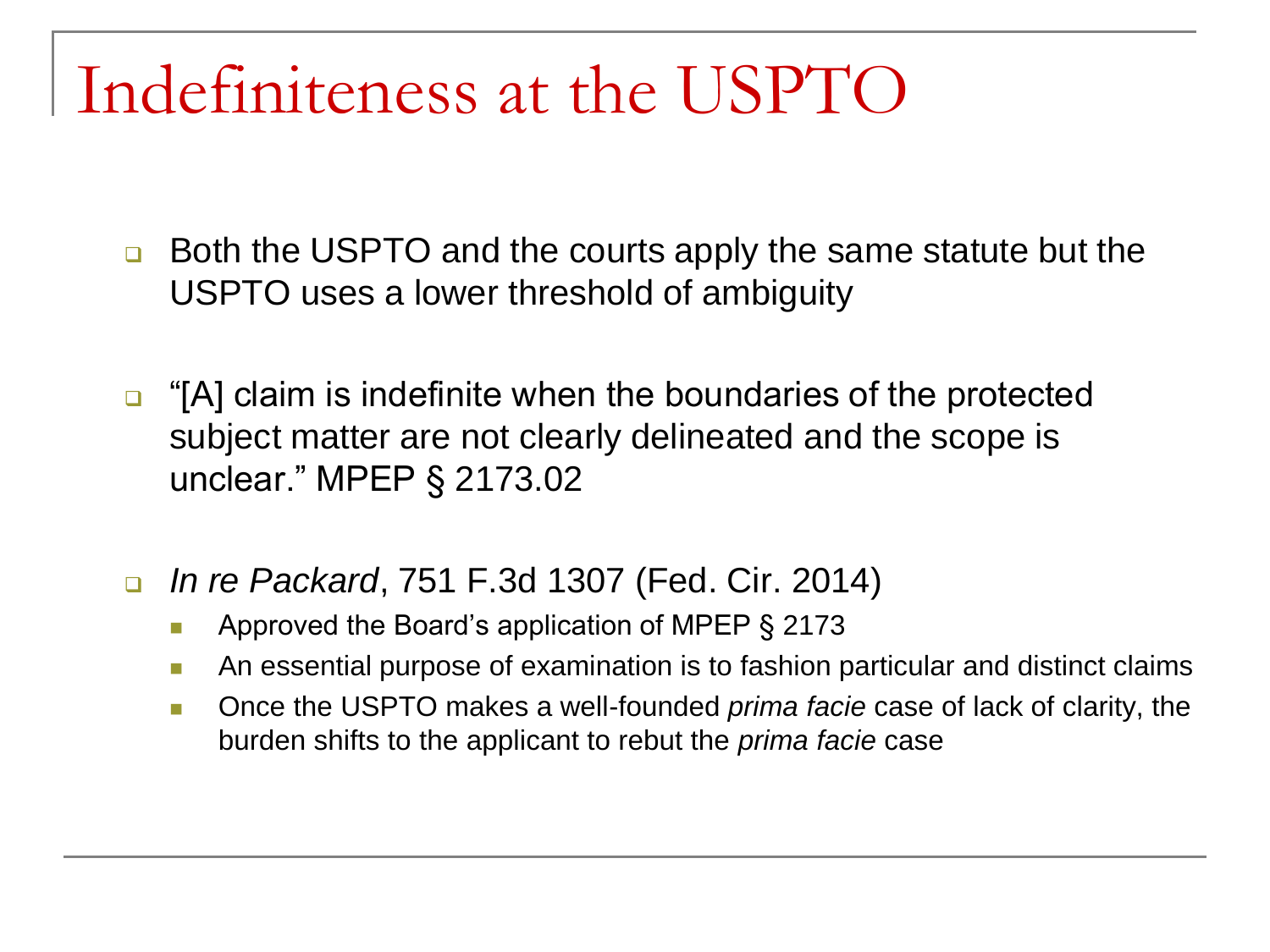## Reasonable Royalty Developments

- Federal Circuit has continued to ensure that *Daubert* is properly observed with respect to damages theories
- *VirnetX*: "[W]hen claims are drawn to an individual component of a multi-component product, it is the exception, not the rule, that damages may be based up on the value of the multi-component product."
	- **Rejected argument that when the smallest salable unit is used as the royalty** base, there is no further constraint on royalty base.
	- **Separately rejected the "Nash Bargaining Solution" as an "inappropriate 'rule** of thumb'" when not tethered to the facts of the case
- *Ericsson v. D-Link*:
	- **EX apportionment instructions needed when licenses are based on products'** entire market value
	- **Instructions (including** *Georgia-Pacific***) must be modified to reflect (F)RAND** commitments, avoid compensation for standard-essential nature
	- **Royalty stacking instructions may be needed where evidence shows stacking**